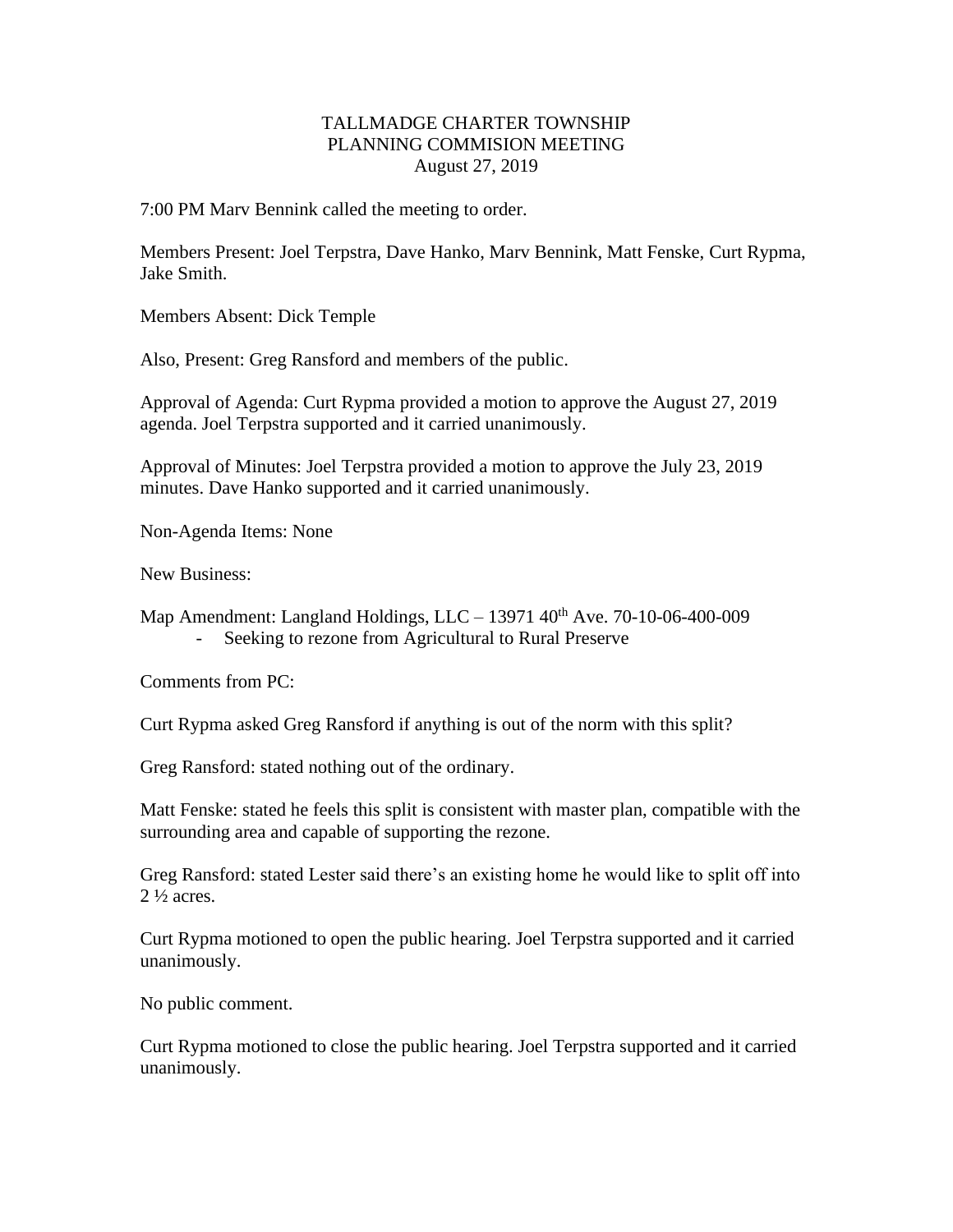Curt Rympa motioned to forward a favorable recommendation of adoption to the Township Board of Trustees because it is consistent with the master plan, compatible with the surrounding area and capable to support the rezone. Joel Terpstra supported and it carried unanimously.

Next Item:

Duane A Weist Trust – 1678 Johnson St., 70-10-10-200-017

Seeking to rezone from Agricultural to Rural Preserve

Bonnie Weist: stated that it is the Margaret Trust and Duane is Trustee.

Stated that the request aligns with the Master plan. Trying to rezone so they can do a split for the lot that fronts the road. The child parcel will be 3 acres. Parent Parcel is 33 acres.

Planning Commission questions.

Marv Bennik: stated it is consistent, capable and compatible.

Joel Terpstra motioned to open the public hearing. Matt Fenske supported and it carried unanimously.

Doug Devos - 1694 Johnson St.: stated he is not opposed to the 3 acres to the west of me. Concerned about the remainder of the split being sold off and who buys it and what would happen with it. Stated he likes the Weist Family.

Joel Terpstra motioned to close the public hearing. Marv Bennink supported and it carried unanimously.

Joel Terpstra provided a motion to recommend to the board to adopt the rezoning request based on the property being consistent with other parcels that surround it and it's in alignment of what has been done in the past. Curt Rypma supported and it carried unanimously.

## Text Amendment

-Development Standards

\* Zoning Text Amendment Ordinance to expand to commercial and industrial development standards to include language regarding site structures. As previously provided, the following language is proposed to be added to the C-1, C-2 and I-1 Zoning Districts. "Site structures shall be of the same architectural character and material as the front façade of the building or buildings."

Matt Fenske provided a motion to open the public hearing. Joel Terpstra supported and it carried unanimously.